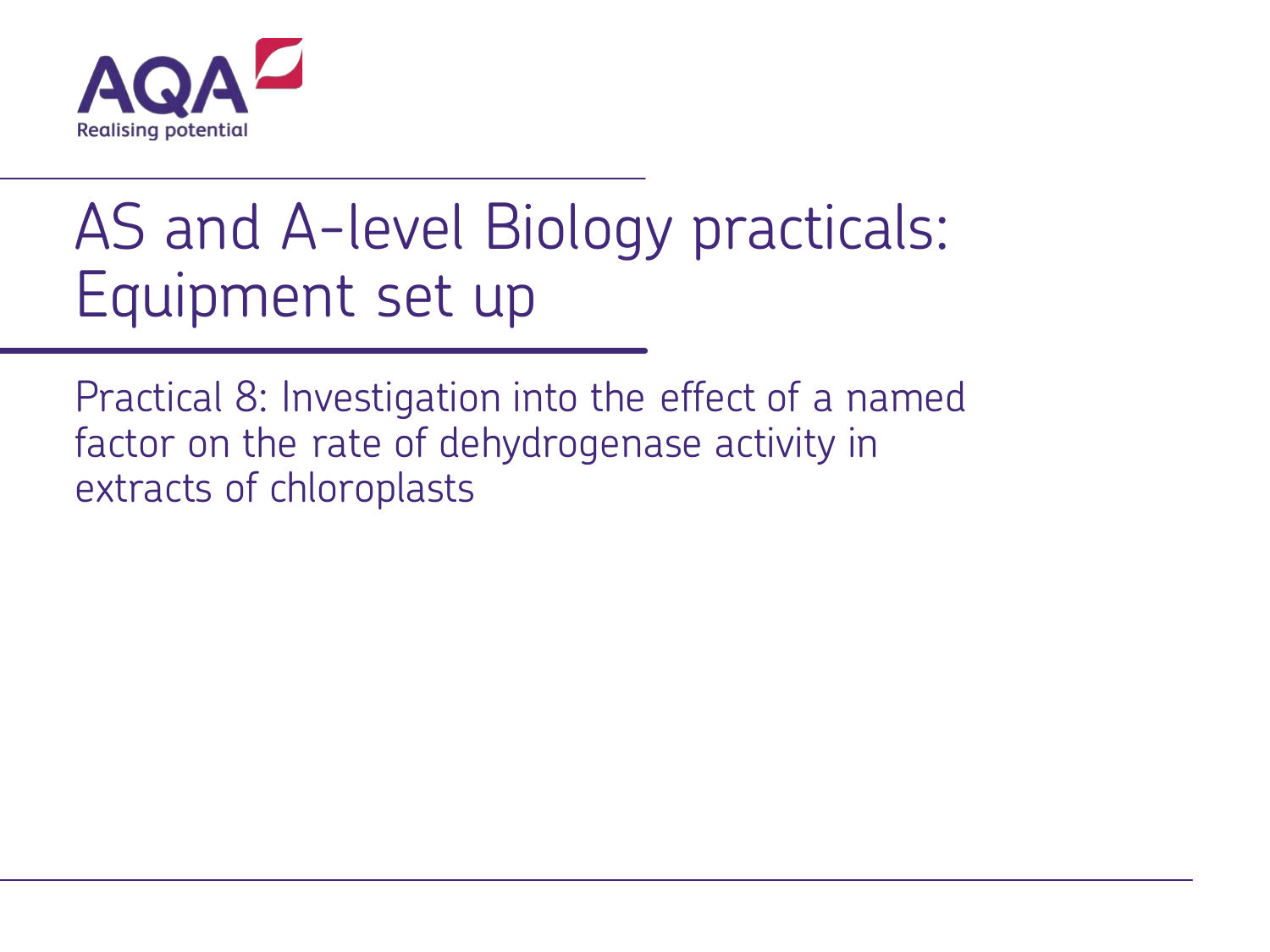All items should be kept cold and removed from the fridge as required.

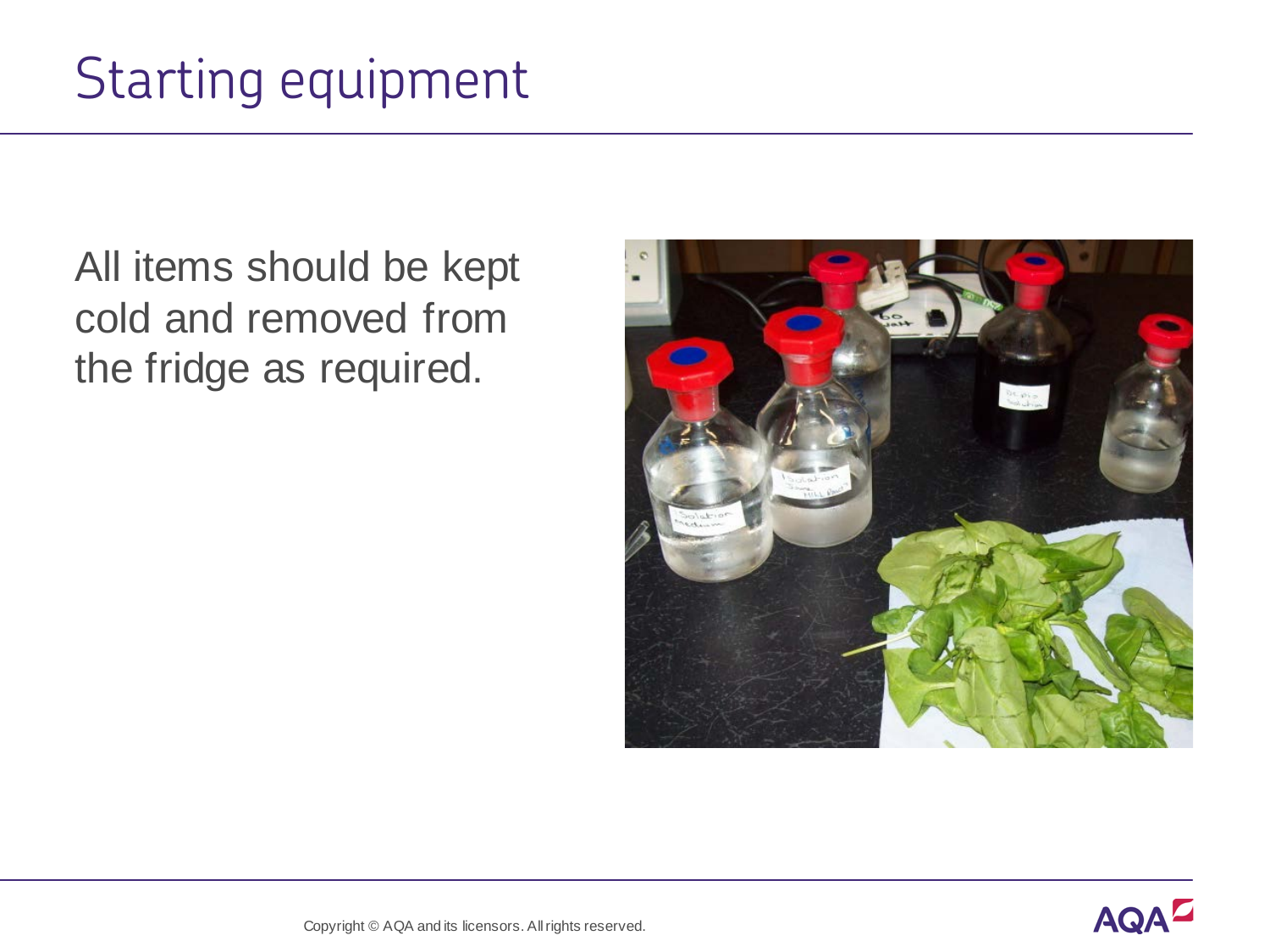#### Muslin in beaker



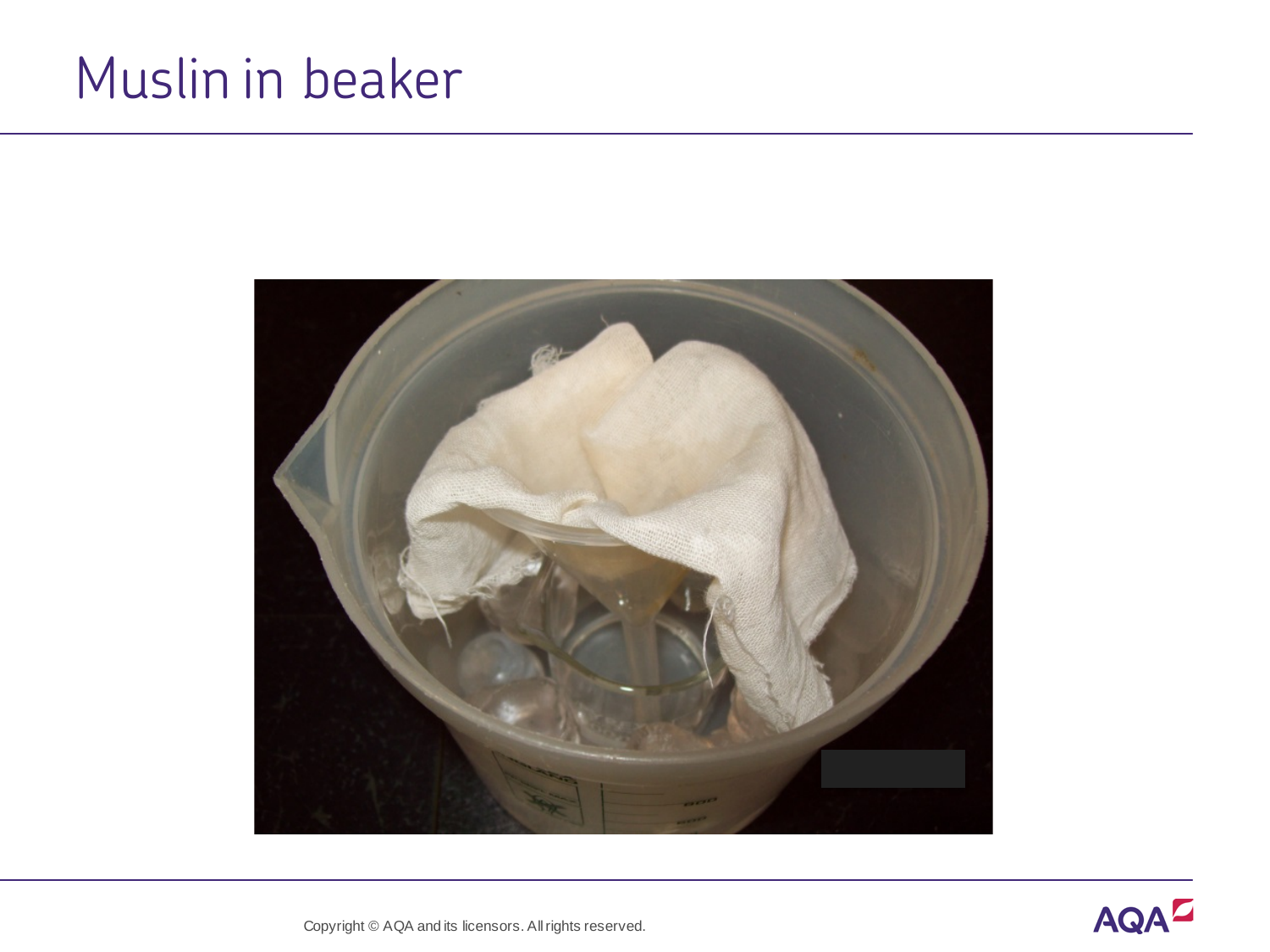- A small beaker is placed in a larger beaker containing ice.
- A square of muslin can be folded to give three layers or three separate small pieces can be used.
- Wet the muslin with cold isolation medium.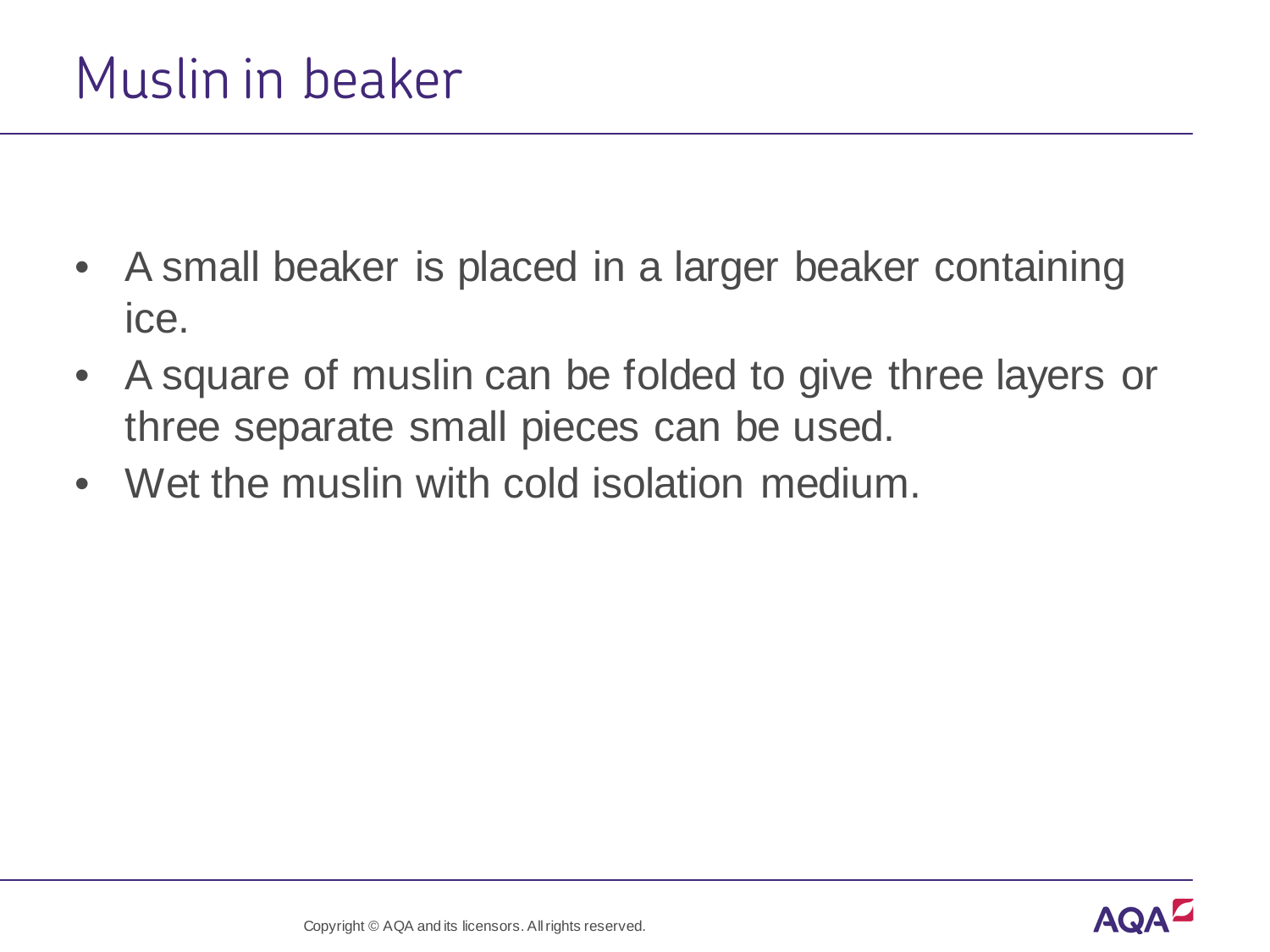## Blending the spinach



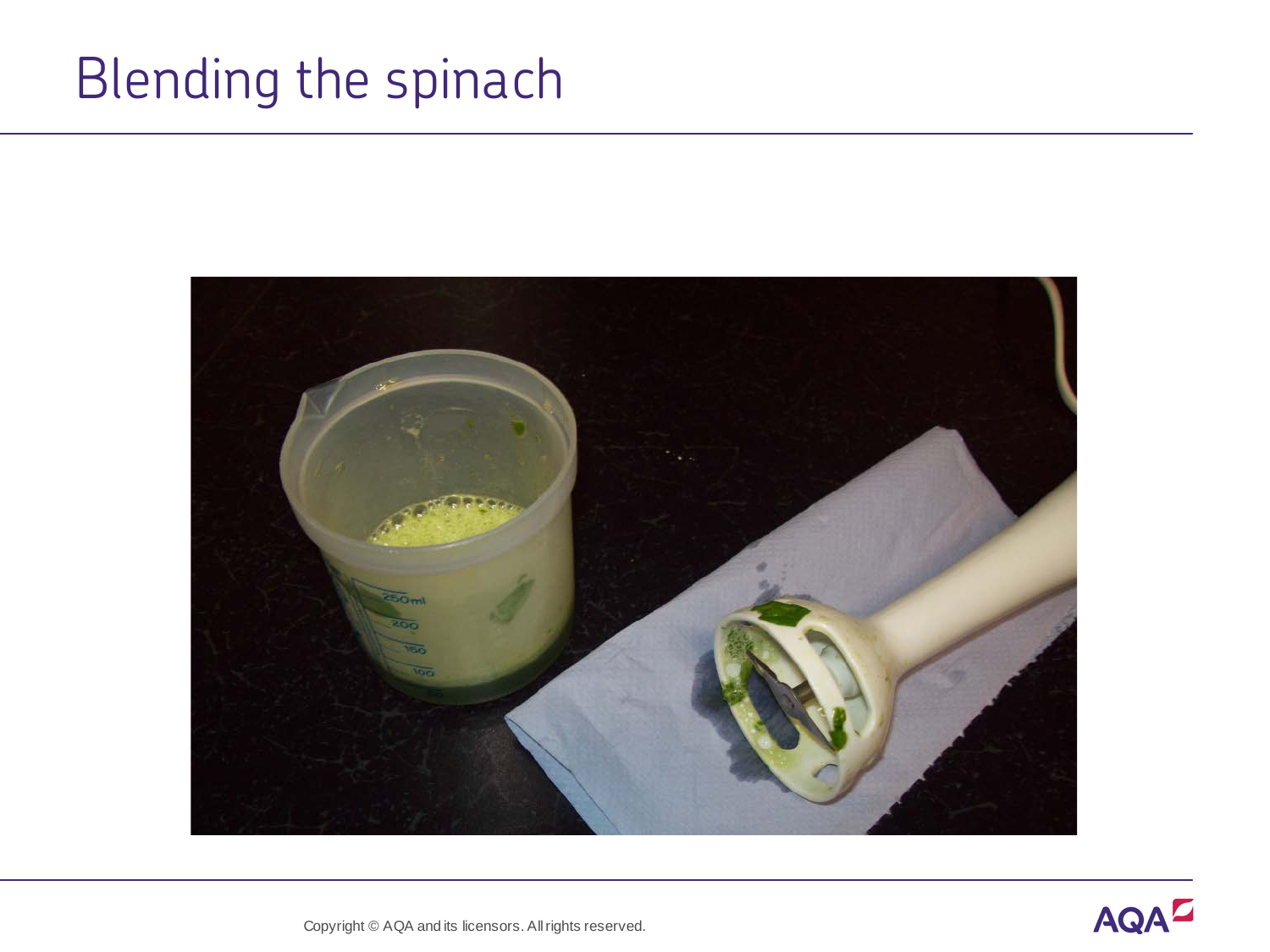- A hand blender can be used to blend the spinach in a beaker or the cold mixture can be poured into a blender.
- If these are not available a large pestle and mortar (cold) can be used to grind the spinach.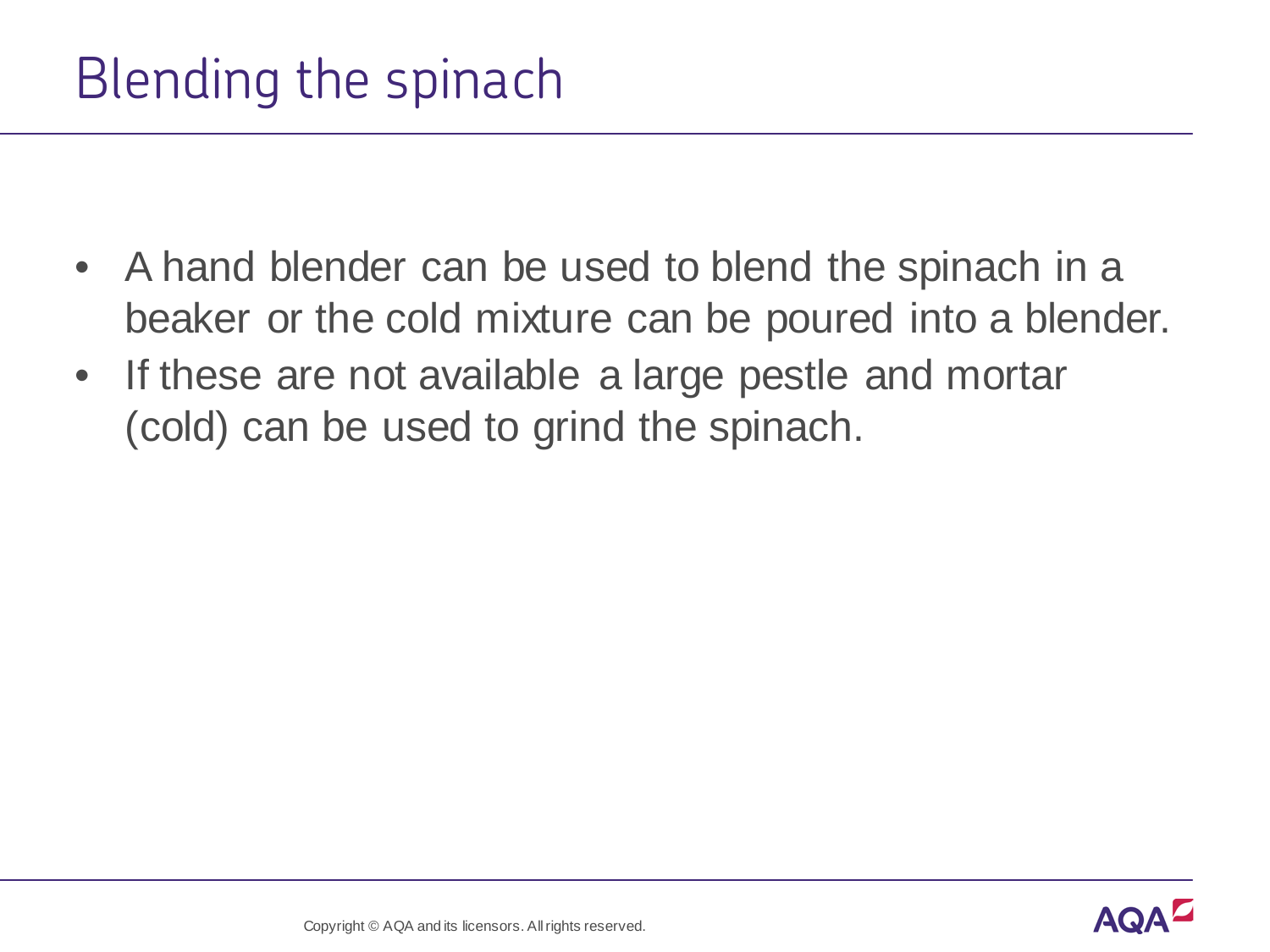A dark green filtrate should be obtained which must be kept cold.



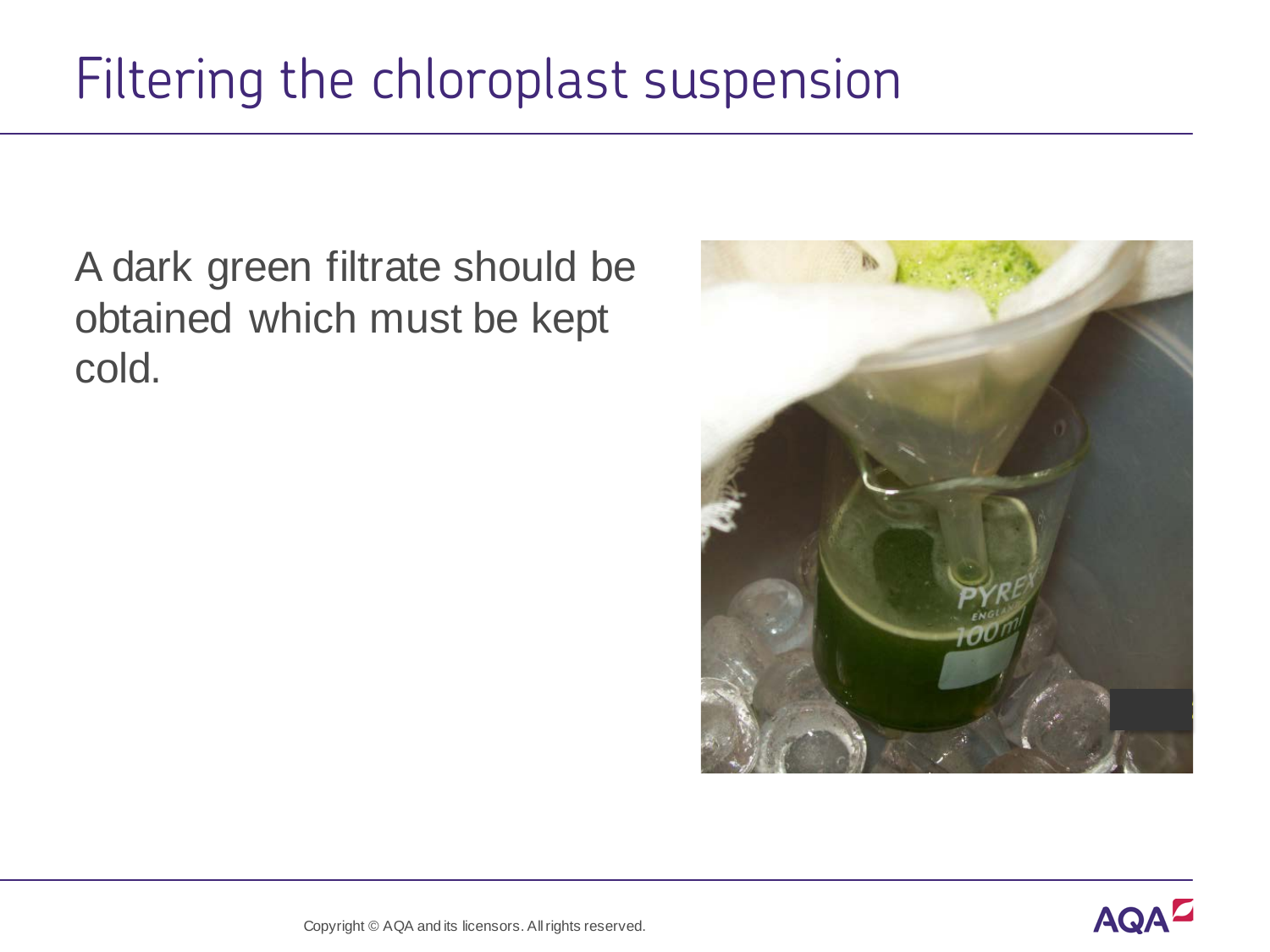The suspension can be kept on ice in a small beaker until it is required.



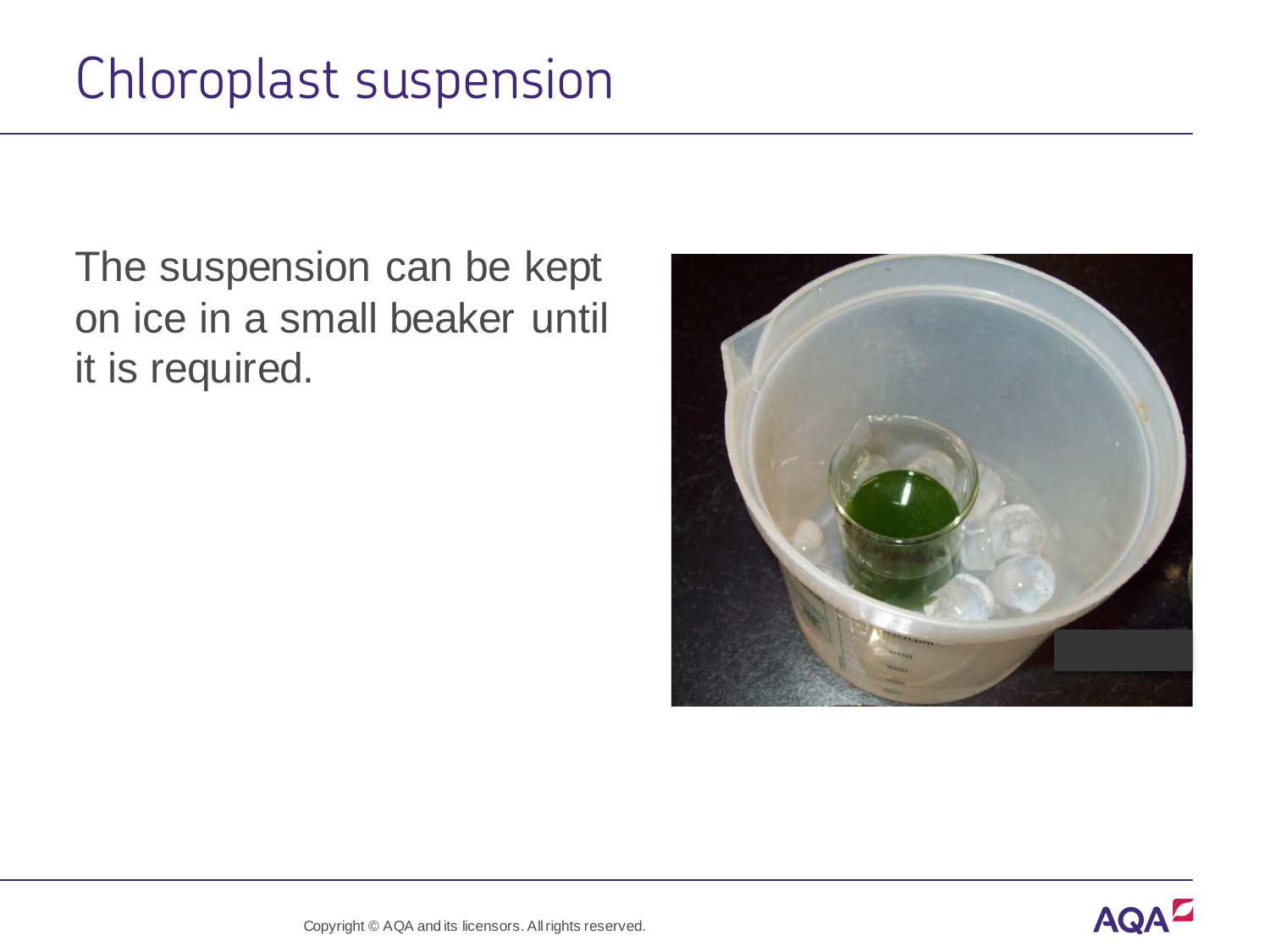### Tubes in ice



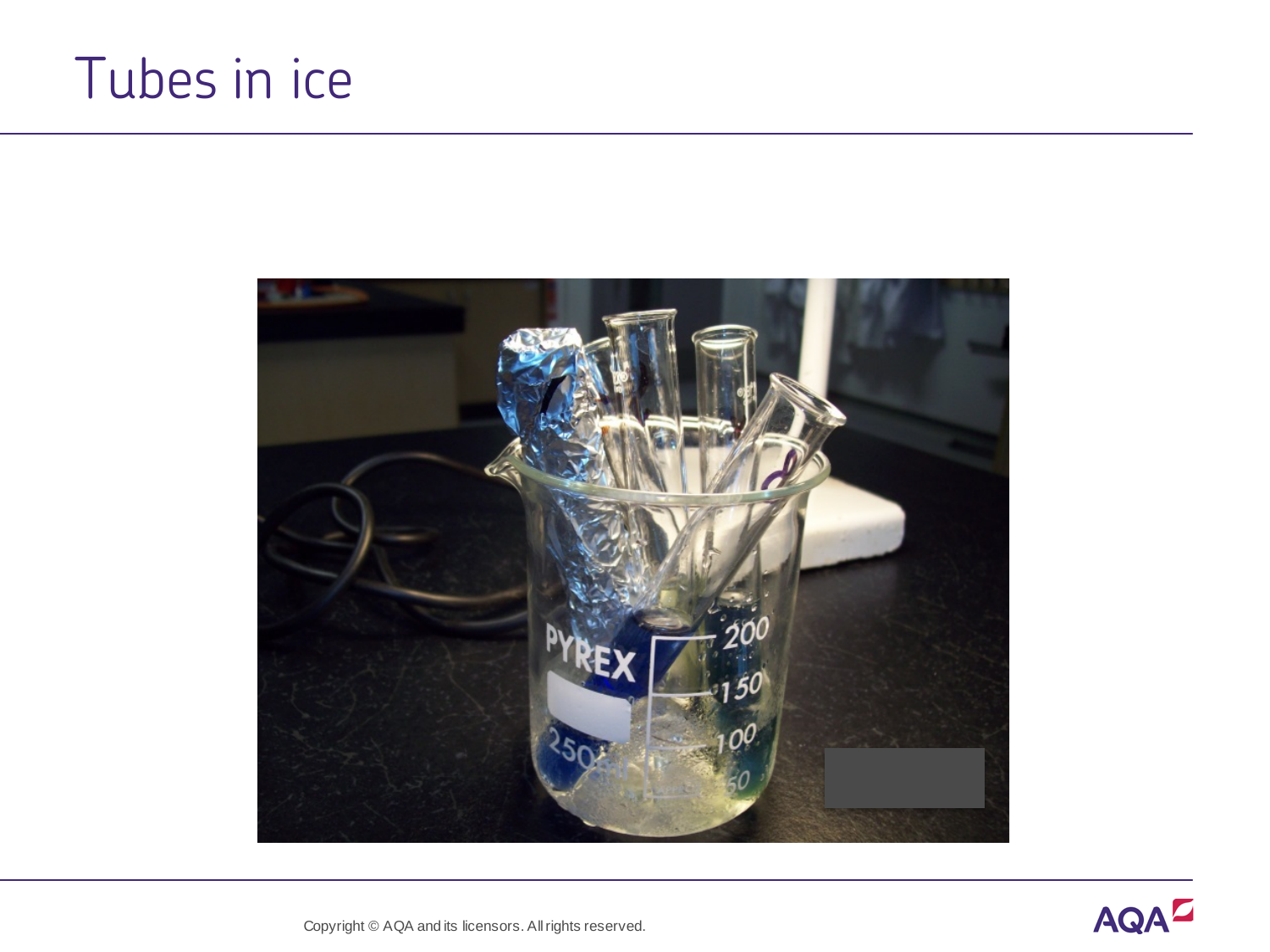- The tubes are prepared and put into ice in a beaker.
- A glass beaker is essential and the light should be adjusted so it shines directly on the tubes, ideally through the side of the beaker.
- Use a bright lamp, not a low energy bulb.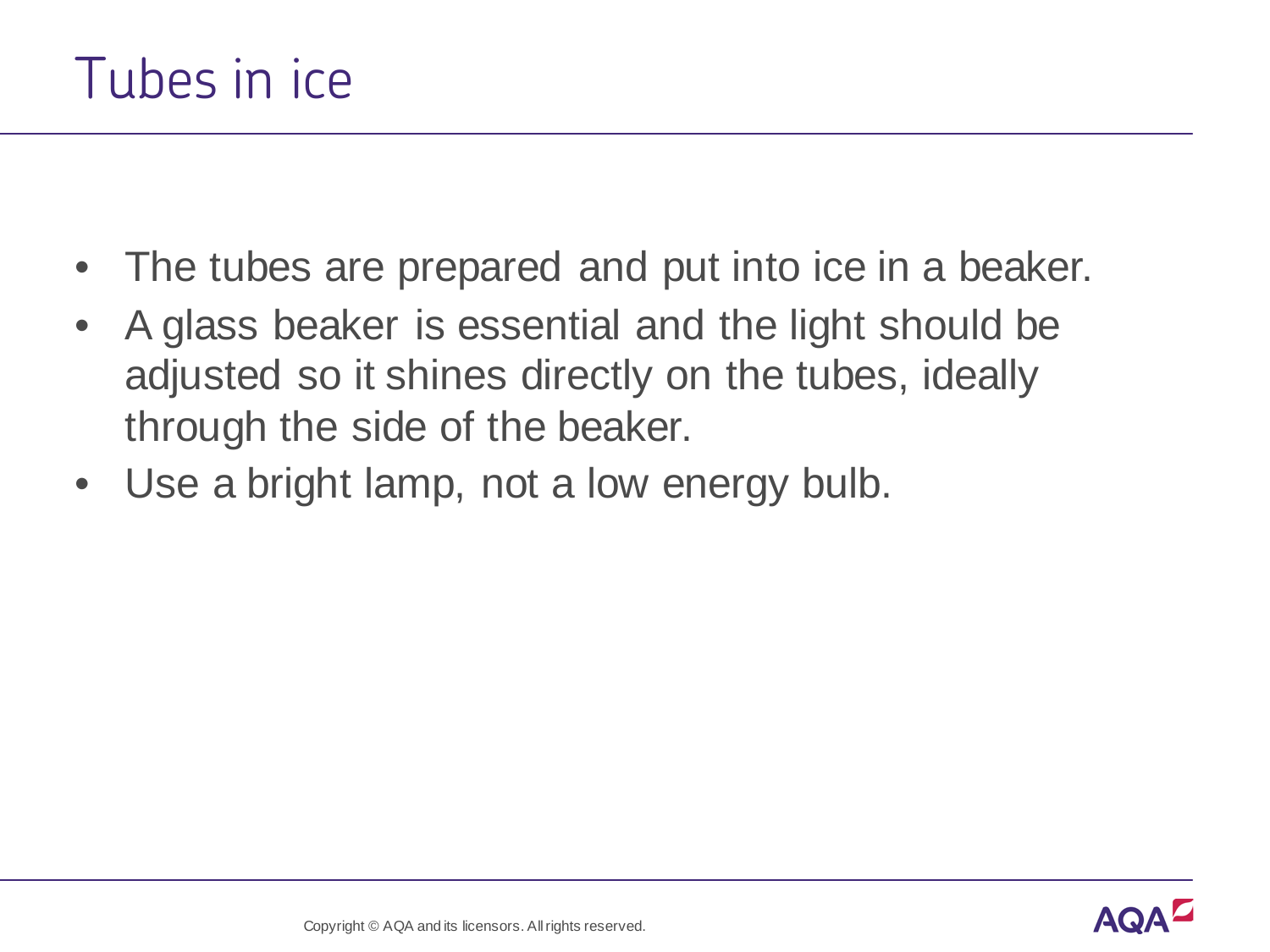Ice water in the beaker should prevent any temperature rise during the experiment.